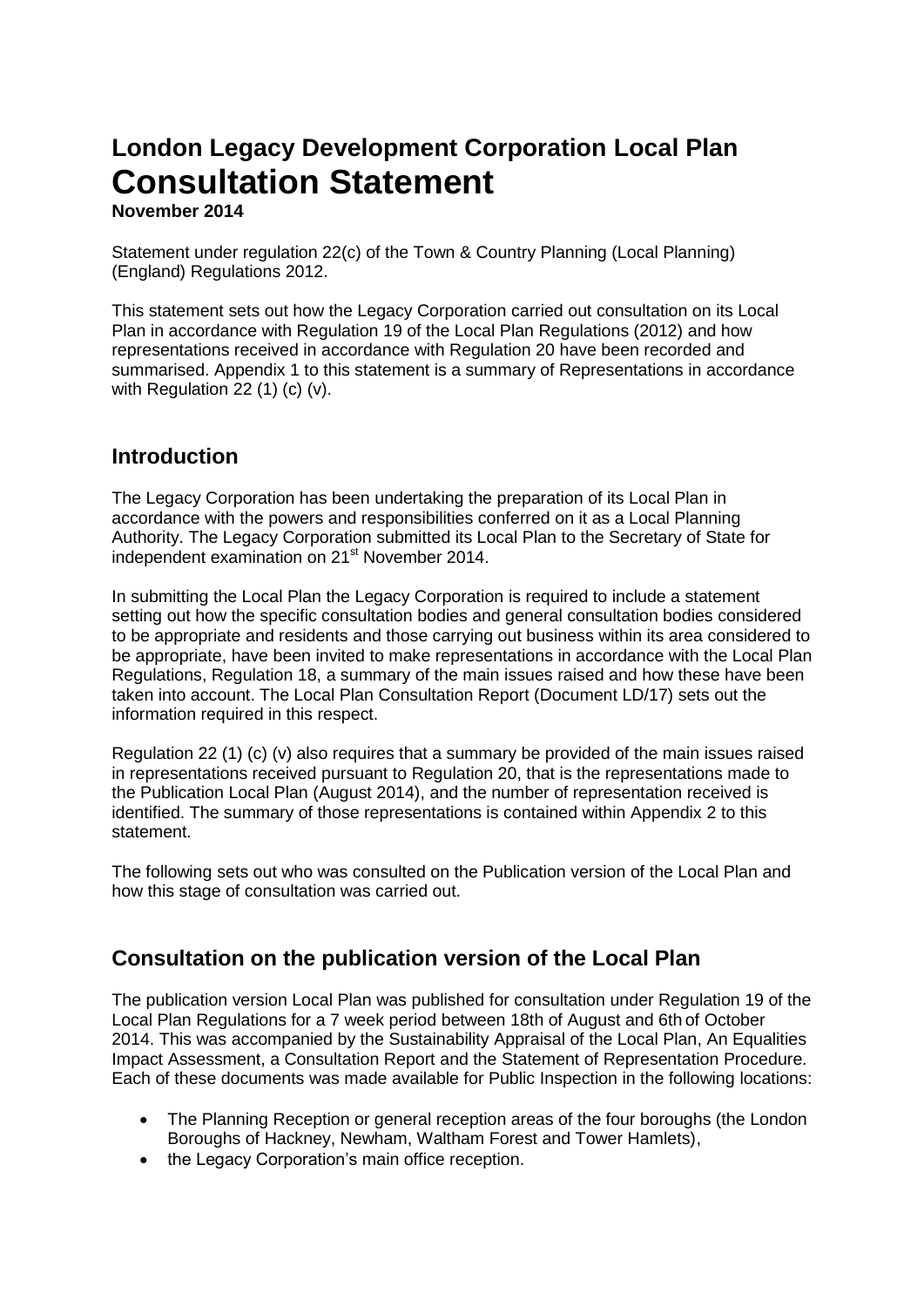These documents were also published on the Legacy Corporations website along with a range of supporting evidence base reports and background papers.

The following actions were undertaken to publicise the consultation:

- adverts within the four local borough newspapers giving notice of the consultation, its dates and locations where consultation documents were available for inspection,
- electronic notification of all appropriate specific and general consultation bodies, residents and businesses, where those parties or individuals had indicated that they wished to be notified electronically;
- postal letter notification of all appropriate specific and general consultation bodies, residents and businesses, where those parties or individuals had indicated that they wished to be notified by post.

Postal and electronic notification included all of those who had responded to earlier consultation carried out under Regulation 18 of the Local Plan Regulations and anyone who had additionally requested to be notified of this consultation or relevant consultations in general. Details of those are held on a database which is regularly maintained and updated. Appendix 1 includes the relevant advertisements, letters and email notification text referred to above.

Three public meetings were held by the Legacy Corporation during the consultation period as part of the Corporations ongoing general public engagement at which the Local Plan Consultation was highlighted and discussed. These took place on the following dates and in the identified locations:

- 9 September 2014, 6.30-8:00pm, Carpenters Primary School, Friendship Way, Stratford, E15 2JQ
- 15 September 2014, 6.80-8.00pm, Timber Lodge, 1A Honour Lea Avenue, Queen Elizabeth Olympic Park, London E20 1DY
- 17 September 2014, 6.30-8:00pm, Wally Foster Community Centre, Marsh Hill, Homerton Rd, London, E9 5QB

Two separate community meetings were also attended by officers on the request of those groups to present information about the consultation and answer questions. These were:

- Geezers Club, Age UK Resource Centre, Appian Crt, 87 Parnell Rd, Bow, E2 2RS, 23 September 2014, 2:00-4:00pm
- London Tenants Federation, St. John's Church Hall, Stratford, E15 1NG, 22 September 2014, 1:45-3:30pm

### **Representations Received**

A total of 145 representations were received to the consultation on the Local Plan within the consultation period. One representation was received outside of the consultation period, on 10<sup>th</sup> October 2014, and as a result has not been included within the representations submitted under Regulation 22.

Appendix 2 and 3 to this statement sets out the summary of the main issues raised within the representations received within the consultation period. Appendix 4 consists of a full set of responses by representor.